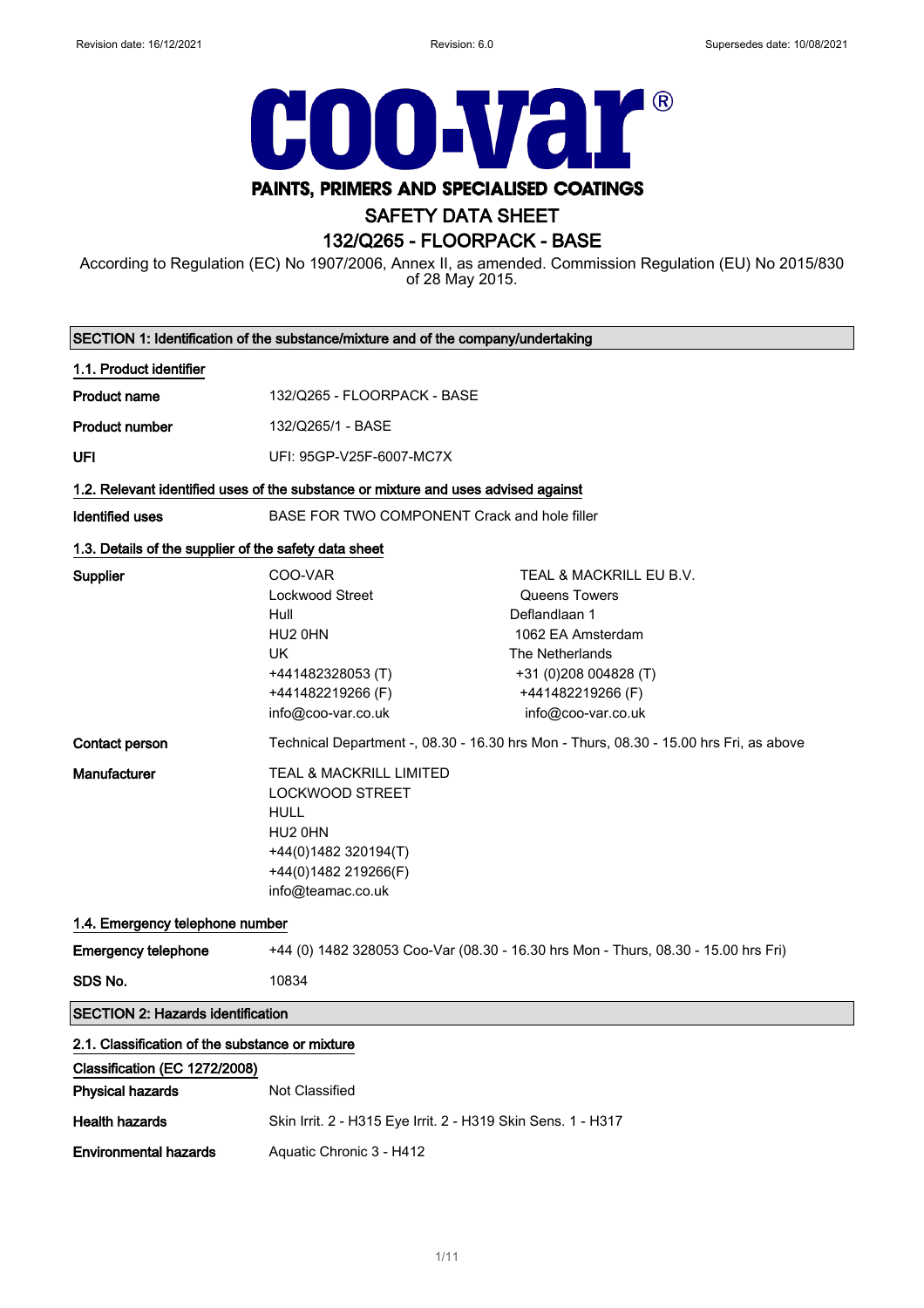| Classification (67/548/EEC or -<br>1999/45/EC) |                                                                                                                                                                                                                                                                                                                                                                                                                                                                                                                                                                                                                                                                                                                                               |
|------------------------------------------------|-----------------------------------------------------------------------------------------------------------------------------------------------------------------------------------------------------------------------------------------------------------------------------------------------------------------------------------------------------------------------------------------------------------------------------------------------------------------------------------------------------------------------------------------------------------------------------------------------------------------------------------------------------------------------------------------------------------------------------------------------|
| Human health                                   | The product contains a small amount of sensitising substance. May cause skin sensitisation<br>or allergic reactions in sensitive individuals.                                                                                                                                                                                                                                                                                                                                                                                                                                                                                                                                                                                                 |
| Physicochemical                                | When handled correctly, undamaged units represent no danger.                                                                                                                                                                                                                                                                                                                                                                                                                                                                                                                                                                                                                                                                                  |
| 2.2. Label elements                            |                                                                                                                                                                                                                                                                                                                                                                                                                                                                                                                                                                                                                                                                                                                                               |
| <b>Hazard pictograms</b>                       |                                                                                                                                                                                                                                                                                                                                                                                                                                                                                                                                                                                                                                                                                                                                               |
| Signal word                                    | Warning                                                                                                                                                                                                                                                                                                                                                                                                                                                                                                                                                                                                                                                                                                                                       |
| <b>Hazard statements</b>                       | H315 Causes skin irritation.<br>H319 Causes serious eye irritation.<br>H317 May cause an allergic skin reaction.<br>H412 Harmful to aquatic life with long lasting effects.                                                                                                                                                                                                                                                                                                                                                                                                                                                                                                                                                                   |
| <b>Precautionary statements</b>                | P102 Keep out of reach of children.<br>P101 If medical advice is needed, have product container or label at hand.<br>P261 Avoid breathing vapour/ spray.<br>P262 Do not get in eyes, on skin, or on clothing.<br>P280 Wear protective gloves/ protective clothing/ eye protection/ face protection.<br>P303+P361+P353 IF ON SKIN (or hair): Take off immediately all contaminated clothing.<br>Rinse skin with water or shower.<br>P305+P351+P338 IF IN EYES: Rinse cautiously with water for several minutes. Remove<br>contact lenses, if present and easy to do. Continue rinsing.<br>P337+P313 If eye irritation persists: Get medical advice/ attention.<br>P501 Dispose of contents/ container in accordance with national regulations. |
| Supplemental label<br>information              | EUH211 Warning! Respirable droplets may be formed when sprayed. Do not breathe spray of<br>mist.                                                                                                                                                                                                                                                                                                                                                                                                                                                                                                                                                                                                                                              |
| Contains                                       | FORMALDEHYDE, OLIGOMERIC REACTION PRODUCTS WITH 1-CHLORO-2,3-<br>EPOXYPROPANE AND PHENOL, OXIRANE, MONO [(C12-14- ALKYLOXY)METHYL]<br><b>DERIVS</b>                                                                                                                                                                                                                                                                                                                                                                                                                                                                                                                                                                                           |
| Supplementary precautionary<br>statements      | P332+P313 If skin irritation occurs: Get medical advice/attention.<br>P370+P378 In case of fire: Use alcohol resistant foam, carbon dioxide or dry powder to<br>extinguish.<br>P403+P235 Store in a well-ventilated place. Keep cool.                                                                                                                                                                                                                                                                                                                                                                                                                                                                                                         |
| 2.3. Other hazards                             |                                                                                                                                                                                                                                                                                                                                                                                                                                                                                                                                                                                                                                                                                                                                               |
|                                                |                                                                                                                                                                                                                                                                                                                                                                                                                                                                                                                                                                                                                                                                                                                                               |

This product does not contain any substances classified as PBT or vPvB.

# SECTION 3: Composition/information on ingredients

| 3.2. Mixtures                    |                                                                       |
|----------------------------------|-----------------------------------------------------------------------|
| Silica sand fine                 | 60-100%                                                               |
| $CAS$ number: $-$                |                                                                       |
| Classification<br>Not Classified | Classification (67/548/EEC or 1999/45/EC)<br>$\overline{\phantom{0}}$ |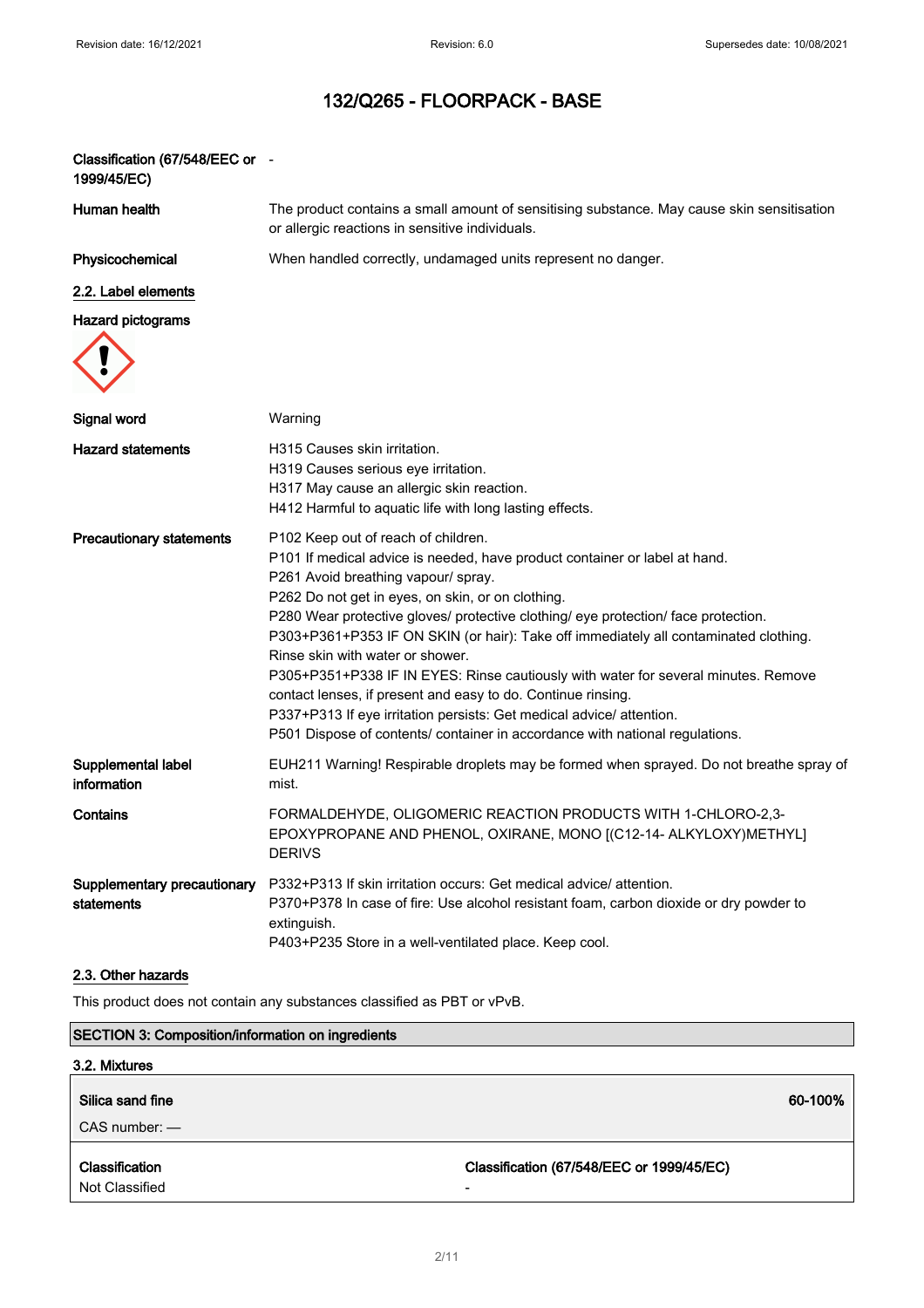| $1 - 5%$<br>FORMALDEHYDE, OLIGOMERIC REACTION PRODUCTS<br>WITH 1-CHLORO-2,3-EPOXYPROPANE AND PHENOL |                                                                                                                                                                                                                                                                                                                            |                                                                                                                                                                                              |          |
|-----------------------------------------------------------------------------------------------------|----------------------------------------------------------------------------------------------------------------------------------------------------------------------------------------------------------------------------------------------------------------------------------------------------------------------------|----------------------------------------------------------------------------------------------------------------------------------------------------------------------------------------------|----------|
| CAS number: 9003-36-5                                                                               | EC number: 500-006-8                                                                                                                                                                                                                                                                                                       | REACH registration number: 01-<br>2119454392-40-0003                                                                                                                                         |          |
| Classification<br>Skin Irrit. 2 - H315<br>Skin Sens. 1 - H317<br>Aquatic Chronic 2 - H411           |                                                                                                                                                                                                                                                                                                                            | Classification (67/548/EEC or 1999/45/EC)<br>Xi;R38. N;R51/53. R43.                                                                                                                          |          |
| <b>Titanium Dioxide</b>                                                                             |                                                                                                                                                                                                                                                                                                                            |                                                                                                                                                                                              | $1 - 5%$ |
| CAS number: 13463-67-7                                                                              | EC number: 236-675-5                                                                                                                                                                                                                                                                                                       | REACH registration number: 01-<br>2119489379-17-xxxx                                                                                                                                         |          |
| Classification<br>Not Classified                                                                    |                                                                                                                                                                                                                                                                                                                            | Classification (67/548/EEC or 1999/45/EC)                                                                                                                                                    |          |
|                                                                                                     | OXIRANE, MONO [(C12-14- ALKYLOXY)METHYL] DERIVS                                                                                                                                                                                                                                                                            |                                                                                                                                                                                              | $1 - 5%$ |
| CAS number: 68609-97-2                                                                              | REACH registration number: 01-<br>2119485289-22-0005                                                                                                                                                                                                                                                                       |                                                                                                                                                                                              |          |
| Classification<br>Skin Irrit. 2 - H315<br>Skin Sens. 1 - H317                                       |                                                                                                                                                                                                                                                                                                                            | Classification (67/548/EEC or 1999/45/EC)<br>R43 Xi;R38                                                                                                                                      |          |
|                                                                                                     | The Full Text for all R-Phrases and Hazard Statements are Displayed in Section 16.                                                                                                                                                                                                                                         |                                                                                                                                                                                              |          |
| <b>Composition comments</b>                                                                         | with an aerodynamic diameter of less than or equal to 10um.                                                                                                                                                                                                                                                                | The classification as a carcinogen by inhalation applies only to mixtures in powder form<br>containing 1% or more of titanium dioxide which is in the form of or incorporated into particles |          |
| <b>SECTION 4: First aid measures</b>                                                                |                                                                                                                                                                                                                                                                                                                            |                                                                                                                                                                                              |          |
| 4.1. Description of first aid measures                                                              |                                                                                                                                                                                                                                                                                                                            |                                                                                                                                                                                              |          |
| General information                                                                                 |                                                                                                                                                                                                                                                                                                                            | Move affected person to fresh air and keep warm and at rest in a position comfortable for<br>breathing. Never give anything by mouth to an unconscious person.                               |          |
| Inhalation                                                                                          | Remove affected person from source of contamination. Move affected person to fresh air and<br>keep warm and at rest in a position comfortable for breathing. Get medical attention if any<br>discomfort continues. Place unconscious person on their side in the recovery position and<br>ensure breathing can take place. |                                                                                                                                                                                              |          |
| Ingestion                                                                                           | continues.                                                                                                                                                                                                                                                                                                                 | Give a few small glasses of water or milk to drink. Never give anything by mouth to an<br>unconscious person. Do not induce vomiting. Get medical attention if any discomfort                |          |
| <b>Skin contact</b>                                                                                 |                                                                                                                                                                                                                                                                                                                            | Remove affected person from source of contamination. Rinse immediately with plenty of<br>water. Remove contaminated clothing. Get medical attention if irritation persists after washing.    |          |
| Eye contact                                                                                         | to rinse.                                                                                                                                                                                                                                                                                                                  | Rinse immediately with plenty of water. Remove any contact lenses and open eyelids wide<br>apart. Continue to rinse for at least 15 minutes. Get medical attention immediately. Continue     |          |
|                                                                                                     | 4.2. Most important symptoms and effects, both acute and delayed                                                                                                                                                                                                                                                           |                                                                                                                                                                                              |          |

General information Get medical attention promptly if symptoms occur after washing.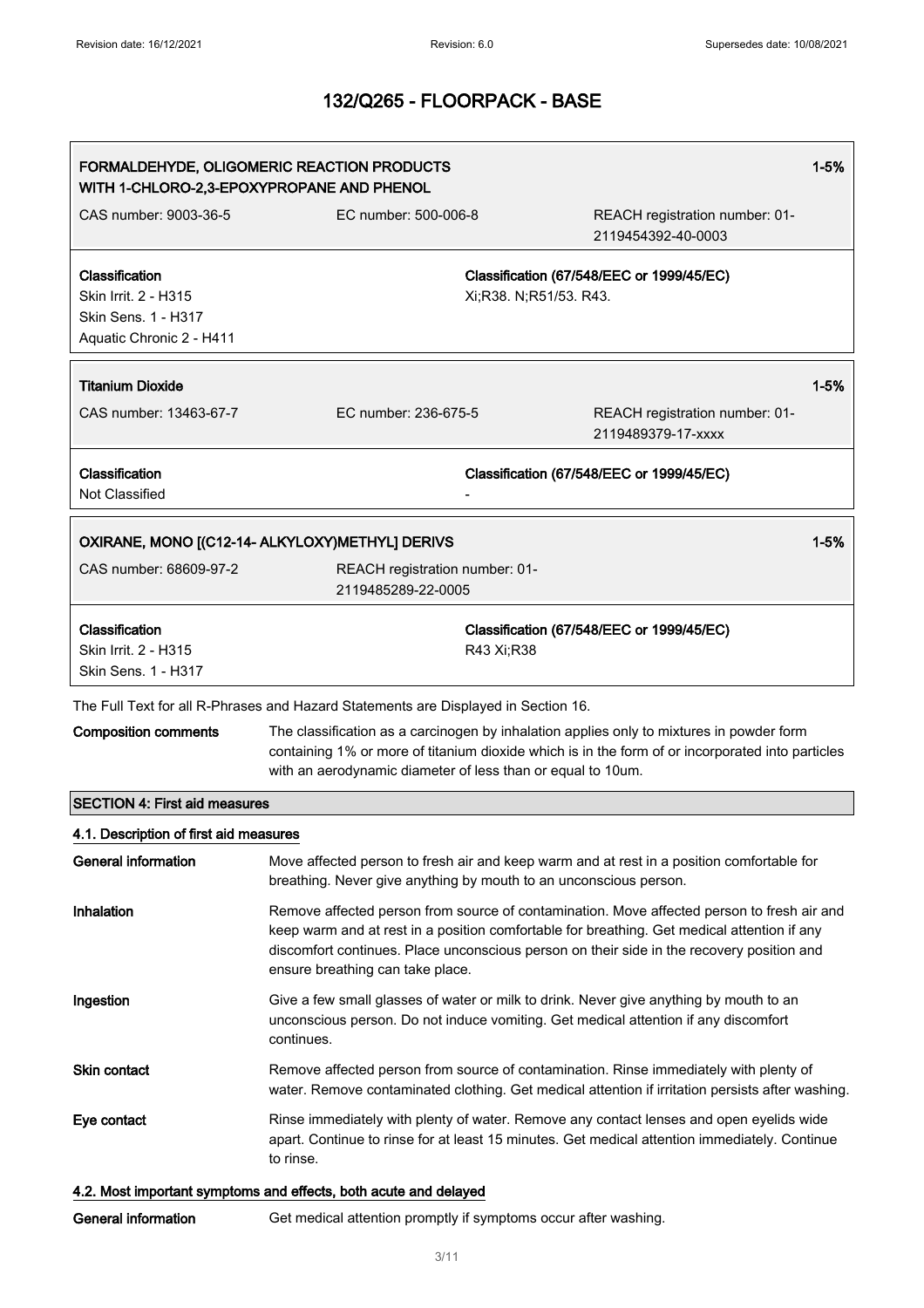## 4.3. Indication of any immediate medical attention and special treatment needed

| Notes for the doctor                                       | No specific recommendations. If in doubt, get medical attention promptly.                                                                                                                                                                                                                                                                                                                                                                                                                                                                                                                                       |  |  |
|------------------------------------------------------------|-----------------------------------------------------------------------------------------------------------------------------------------------------------------------------------------------------------------------------------------------------------------------------------------------------------------------------------------------------------------------------------------------------------------------------------------------------------------------------------------------------------------------------------------------------------------------------------------------------------------|--|--|
| <b>SECTION 5: Firefighting measures</b>                    |                                                                                                                                                                                                                                                                                                                                                                                                                                                                                                                                                                                                                 |  |  |
| 5.1. Extinguishing media                                   |                                                                                                                                                                                                                                                                                                                                                                                                                                                                                                                                                                                                                 |  |  |
| Suitable extinguishing media                               | Non flammable at room temperature, but will burn. Use fire-extinguishing media suitable for<br>the surrounding fire. Extinguish with the following media: Water spray, fog or mist. Foam,<br>carbon dioxide or dry powder.                                                                                                                                                                                                                                                                                                                                                                                      |  |  |
| 5.2. Special hazards arising from the substance or mixture |                                                                                                                                                                                                                                                                                                                                                                                                                                                                                                                                                                                                                 |  |  |
| Specific hazards                                           | Toxic gases or vapours.                                                                                                                                                                                                                                                                                                                                                                                                                                                                                                                                                                                         |  |  |
| 5.3. Advice for firefighters                               |                                                                                                                                                                                                                                                                                                                                                                                                                                                                                                                                                                                                                 |  |  |
| Protective actions during<br>firefighting                  | Avoid breathing fire gases or vapours. Containers close to fire should be removed or cooled<br>with water.                                                                                                                                                                                                                                                                                                                                                                                                                                                                                                      |  |  |
| Special protective equipment<br>for firefighters           | Wear positive-pressure self-contained breathing apparatus (SCBA) and appropriate protective<br>clothing.                                                                                                                                                                                                                                                                                                                                                                                                                                                                                                        |  |  |
| <b>SECTION 6: Accidental release measures</b>              |                                                                                                                                                                                                                                                                                                                                                                                                                                                                                                                                                                                                                 |  |  |
|                                                            | 6.1. Personal precautions, protective equipment and emergency procedures                                                                                                                                                                                                                                                                                                                                                                                                                                                                                                                                        |  |  |
| <b>Personal precautions</b>                                | Avoid inhalation of vapours and contact with skin and eyes. Provide adequate ventilation.<br>Wear protective clothing as described in Section 8 of this safety data sheet.                                                                                                                                                                                                                                                                                                                                                                                                                                      |  |  |
| 6.2. Environmental precautions                             |                                                                                                                                                                                                                                                                                                                                                                                                                                                                                                                                                                                                                 |  |  |
| <b>Environmental precautions</b>                           | Avoid discharge into drains or watercourses or onto the ground. Contain spillage with sand,<br>earth or other suitable non-combustible material. Spillages or uncontrolled discharges into<br>watercourses must be reported immediately to the Environmental Agency or other appropriate<br>regulatory body.                                                                                                                                                                                                                                                                                                    |  |  |
| 6.3. Methods and material for containment and cleaning up  |                                                                                                                                                                                                                                                                                                                                                                                                                                                                                                                                                                                                                 |  |  |
| Methods for cleaning up                                    | Avoid the spillage or runoff entering drains, sewers or watercourses. Absorb in vermiculite, dry<br>sand or earth and place into containers. Collect and place in suitable waste disposal<br>containers and seal securely. For waste disposal, see Section 13.                                                                                                                                                                                                                                                                                                                                                  |  |  |
| 6.4. Reference to other sections                           |                                                                                                                                                                                                                                                                                                                                                                                                                                                                                                                                                                                                                 |  |  |
| Reference to other sections                                | For personal protection, see Section 8.                                                                                                                                                                                                                                                                                                                                                                                                                                                                                                                                                                         |  |  |
| <b>SECTION 7: Handling and storage</b>                     |                                                                                                                                                                                                                                                                                                                                                                                                                                                                                                                                                                                                                 |  |  |
| 7.1. Precautions for safe handling                         |                                                                                                                                                                                                                                                                                                                                                                                                                                                                                                                                                                                                                 |  |  |
| Usage precautions                                          | Avoid inhalation of vapours. Avoid spilling. Avoid contact with skin and eyes. Do not eat, drink<br>or smoke when using the product. Good personal hygiene procedures should be<br>implemented. Wash hands and any other contaminated areas of the body with soap and<br>water before leaving the work site. The Manual Handling Operations Regulations may apply to<br>the handling of containers of this product. For products sold by weight refer to the guide net<br>weight indicated on the container. Allowance will have to be made for the immediate<br>packaging to give an approximate gross weight. |  |  |

## 7.2. Conditions for safe storage, including any incompatibilities

Storage precautions Store in tightly closed original container in a dry, cool and well-ventilated place. Store in closed original container at temperatures between 5°C and 25°C. Protect from freezing and direct sunlight. Keep containers upright.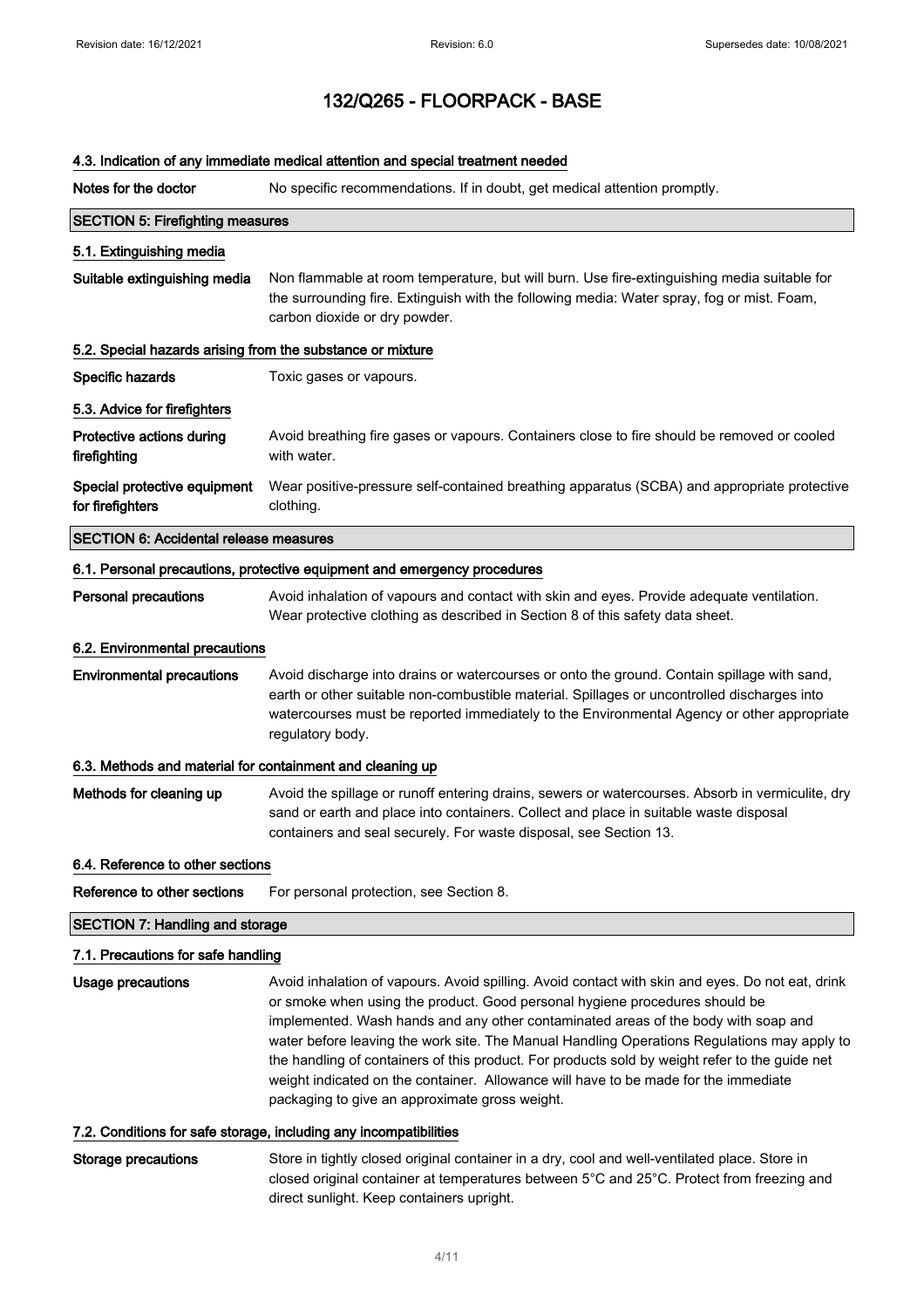### 7.3. Specific end use(s)

Specific end use(s) The identified uses for this product are detailed in Section 1.2. Usage description Collect and place in suitable waste disposal containers and seal securely. Label the containers containing waste and contaminated materials and remove from the area as soon as possible.

## SECTION 8: Exposure controls/Personal protection

#### 8.1. Control parameters

#### Occupational exposure limits

#### Silica sand fine

Long-term exposure limit (8-hour TWA): WEL 0.4 mg/m3 resp.dust Short-term exposure limit (15-minute): WEL 0.4 mg/m3 resp.dust

## Titanium Dioxide

Long-term exposure limit (8-hour TWA): WEL 10 mg/m<sup>3</sup> inhalable dust Long-term exposure limit (8-hour TWA): WEL 4 mg/m<sup>3</sup> respirable dust WEL = Workplace Exposure Limit.

## FORMALDEHYDE, OLIGOMERIC REACTION PRODUCTS WITH 1-CHLORO-2,3-EPOXYPROPANE AND PHENOL (CAS: 9003-36-5)

| <b>DNEL</b>    | Workers - Inhalation; Long term systemic effects: 29.39 mg/kg<br>Workers - Dermal; Long term systemic effects: 104.15 mg/kg/day<br>General population - Inhalation; Long term systemic effects: 8.7 mg/kg<br>General population - Dermal; Long term systemic effects: 62.5 mg/kg/day<br>General population - Oral; Long term systemic effects: 6.25 mg/kg/day |
|----------------|---------------------------------------------------------------------------------------------------------------------------------------------------------------------------------------------------------------------------------------------------------------------------------------------------------------------------------------------------------------|
|                | Titanium Dioxide (CAS: 13463-67-7)                                                                                                                                                                                                                                                                                                                            |
| <b>DNEL</b>    | Industry - Inhalation; Long term local effects: 10 mg/m <sup>3</sup><br>Consumer - Oral; Long term systemic effects: 700 mg/kg/day                                                                                                                                                                                                                            |
| <b>PNEC</b>    | - Fresh water; 0.184 mg/l<br>- marine water; 0.0184 mg/l<br>- Sediment (Freshwater); >=1000 mg/kg<br>- Sediment (Marinewater); >=100 mg/kg<br>- Soil; 100 mg/kg<br>- STP; 100 mg/kg                                                                                                                                                                           |
| osure controls |                                                                                                                                                                                                                                                                                                                                                               |

8.2. Exp

Protective equipment



Appropriate engineering controls

Provide adequate ventilation. Avoid inhalation of vapours. Observe any occupational exposure limits for the product or ingredients.

Personal protection Unprotected persons should be kept away from treated areas.

Eye/face protection Eyewear complying with an approved standard should be worn if a risk assessment indicates eye contact is possible. The following protection should be worn: Chemical splash goggles.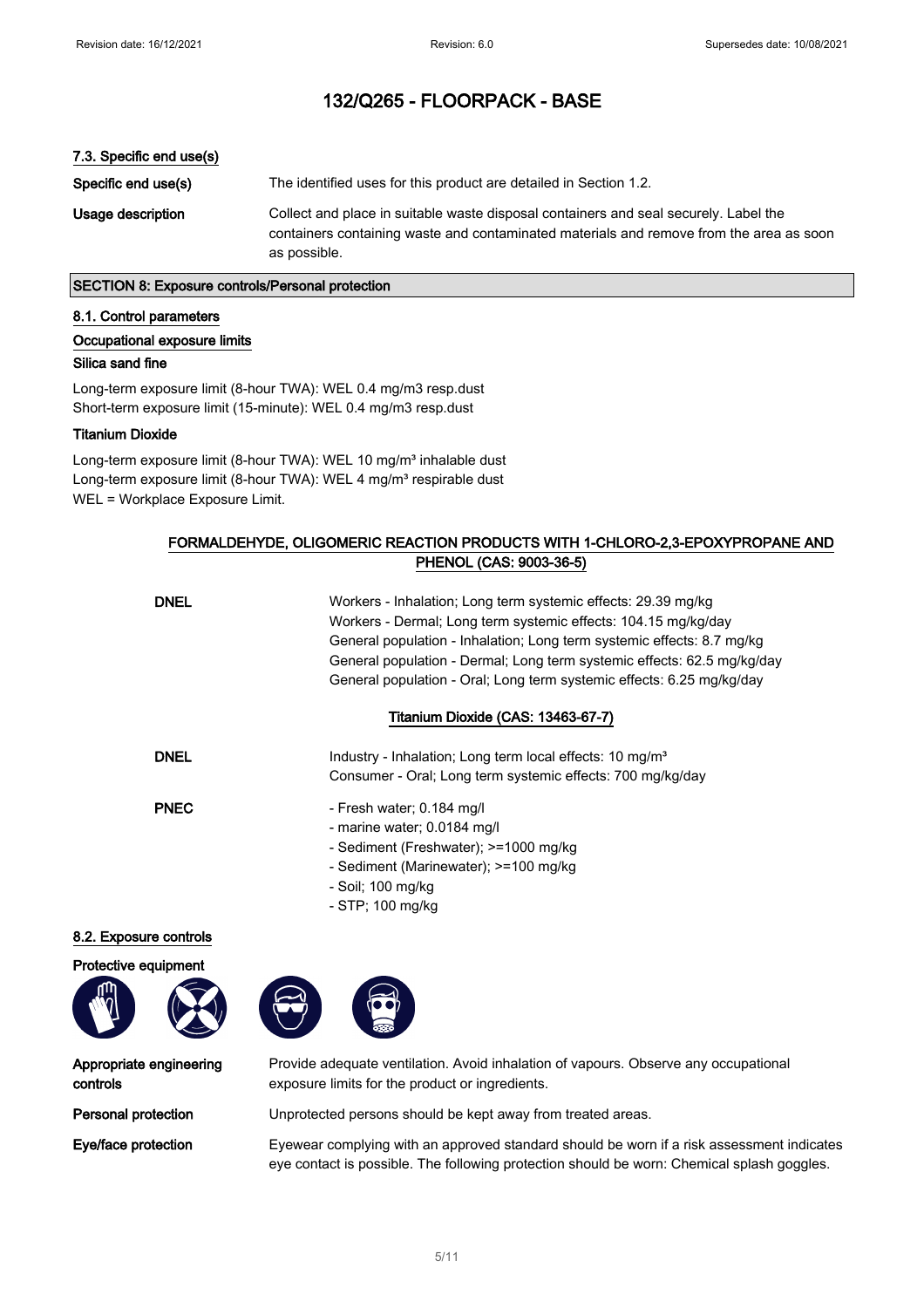| Hand protection                   | To protect hands from chemicals, gloves should comply with European Standards EN388 and<br>374. As a general principle, exposure should be managed by means other than the provision<br>of protective gloves. Manufacturers' performance data suggest that the optimum glove for use<br>should be: Butyl rubber. Thickness: > 0.5 mm Permeation breakthrough time according to<br>EN374 - class: (1-6) e.g. minimum 480 mins. or Nitrile rubber. Thickness: > 0.4 mm<br>Permeation breakthrough time according to EN374 - class: (1-6) e.g. minimum 240 mins.<br>Caution: The performance of gloves under actual working conditions can be significantly<br>affected by many factors and the information provided according to EN374 may not accord<br>with what is achieved in practice. We recommend that expert professional advice is sought<br>that takes into account of the work processes and working environment applicable for each<br>task where gloves are to be worn. |
|-----------------------------------|------------------------------------------------------------------------------------------------------------------------------------------------------------------------------------------------------------------------------------------------------------------------------------------------------------------------------------------------------------------------------------------------------------------------------------------------------------------------------------------------------------------------------------------------------------------------------------------------------------------------------------------------------------------------------------------------------------------------------------------------------------------------------------------------------------------------------------------------------------------------------------------------------------------------------------------------------------------------------------|
| Other skin and body<br>protection | Wear appropriate clothing to prevent reasonably probable skin contact.                                                                                                                                                                                                                                                                                                                                                                                                                                                                                                                                                                                                                                                                                                                                                                                                                                                                                                             |
| Hygiene measures                  | Use engineering controls to reduce air contamination to permissible exposure level. No<br>specific hygiene procedures recommended but good personal hygiene practices should<br>always be observed when working with chemical products.                                                                                                                                                                                                                                                                                                                                                                                                                                                                                                                                                                                                                                                                                                                                            |
| <b>Respiratory protection</b>     | No specific recommendations. Respiratory protection may be required if excessive airborne<br>contamination occurs.                                                                                                                                                                                                                                                                                                                                                                                                                                                                                                                                                                                                                                                                                                                                                                                                                                                                 |

# SECTION 9: Physical and chemical properties

| 9.1. Information on basic physical and chemical properties |                                 |  |
|------------------------------------------------------------|---------------------------------|--|
| Appearance                                                 | Granules. Coloured paste.       |  |
| Colour                                                     | White / off-white.              |  |
| Odour                                                      | Sweetish.                       |  |
| <b>Odour threshold</b>                                     | Not determined.                 |  |
| pH                                                         | Technically not feasible.       |  |
| <b>Melting point</b>                                       | Not determined.                 |  |
| Initial boiling point and range                            | >150°C @ 760 mm Hg              |  |
| <b>Evaporation rate</b>                                    | Not determined.                 |  |
| <b>Evaporation factor</b>                                  | Not determined.                 |  |
| Other flammability                                         | Not determined.                 |  |
| Vapour pressure                                            | <0.1 mbar @ °C                  |  |
| Vapour density                                             | heavier than air                |  |
| <b>Relative density</b>                                    | 1.12 @ @ 25 C°C                 |  |
| Solubility(ies)                                            | Immiscible with water           |  |
| <b>Partition coefficient</b>                               | Not determined.                 |  |
| Auto-ignition temperature                                  | $>200^{\circ}$ C                |  |
| <b>Decomposition Temperature</b>                           | Not determined.                 |  |
| <b>Viscosity</b>                                           | 90 Pas @ 25 C°C                 |  |
| <b>Explosive properties</b>                                | Not determined.                 |  |
| Explosive under the influence<br>of a flame                | Not considered to be explosive. |  |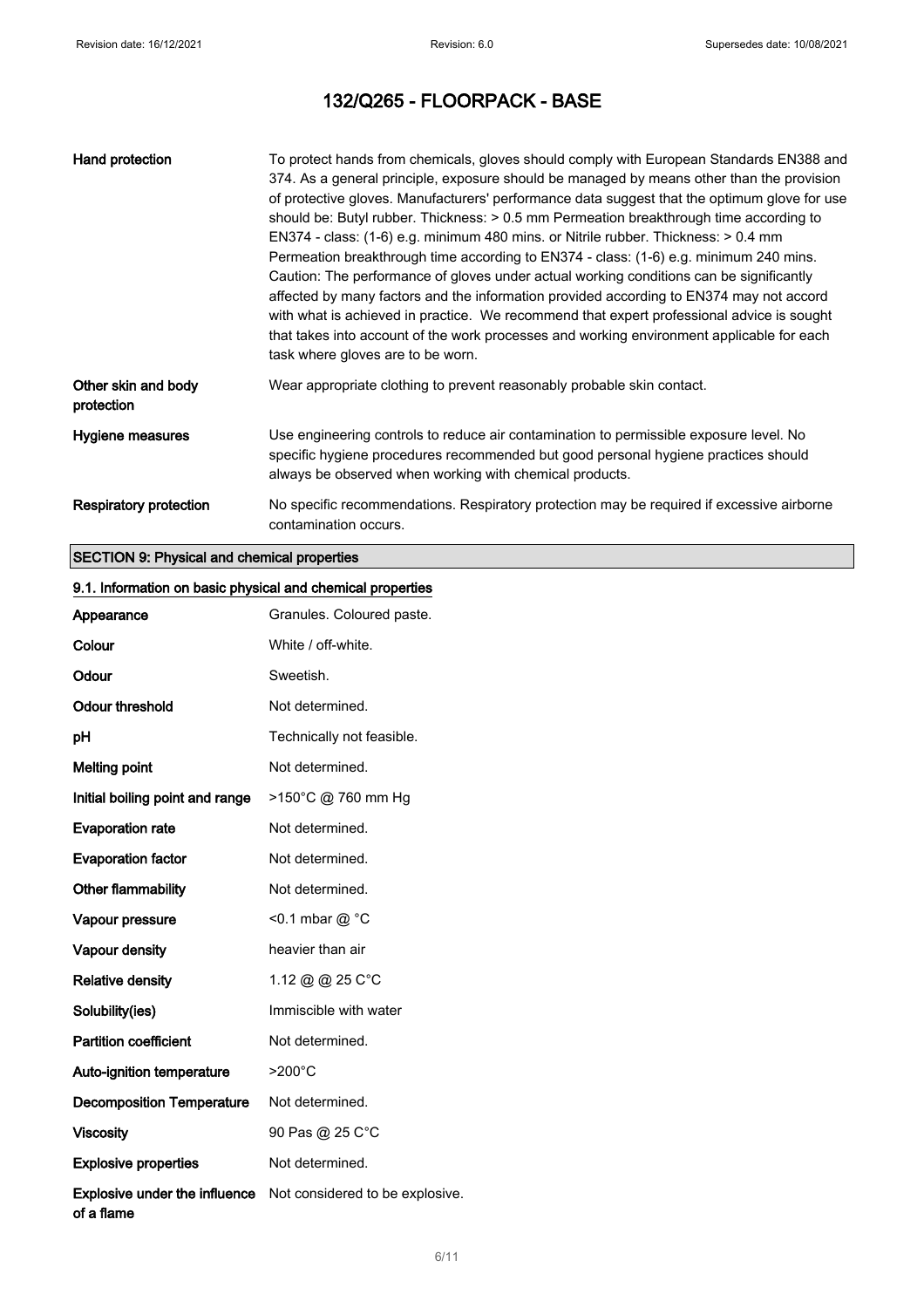| 9.2. Other information                                                                                                                                                                                             |  |  |
|--------------------------------------------------------------------------------------------------------------------------------------------------------------------------------------------------------------------|--|--|
|                                                                                                                                                                                                                    |  |  |
| <b>Volatility</b><br>0                                                                                                                                                                                             |  |  |
| Volatile organic compound<br>This product contains a maximum VOC content of 0 g/litre.                                                                                                                             |  |  |
| <b>SECTION 10: Stability and reactivity</b>                                                                                                                                                                        |  |  |
| 10.1. Reactivity                                                                                                                                                                                                   |  |  |
| Reactivity<br>There are no known reactivity hazards associated with this product.                                                                                                                                  |  |  |
| 10.2. Chemical stability                                                                                                                                                                                           |  |  |
| <b>Stability</b><br>Stable at normal ambient temperatures and when used as recommended.                                                                                                                            |  |  |
| 10.3. Possibility of hazardous reactions                                                                                                                                                                           |  |  |
| Possibility of hazardous<br>Will not occur<br>reactions                                                                                                                                                            |  |  |
| 10.4. Conditions to avoid                                                                                                                                                                                          |  |  |
| Not known.<br><b>Conditions to avoid</b>                                                                                                                                                                           |  |  |
| 10.5. Incompatible materials                                                                                                                                                                                       |  |  |
| Materials to avoid<br>Strong acids. Alkalis - inorganic. Amines. Mercaptans (thiols).                                                                                                                              |  |  |
| 10.6. Hazardous decomposition products                                                                                                                                                                             |  |  |
| Hazardous decomposition<br>Oxides of carbon. Thermal decomposition or combustion may liberate carbon oxides and<br>products<br>other toxic gases or vapours.                                                       |  |  |
| <b>SECTION 11: Toxicological information</b>                                                                                                                                                                       |  |  |
| 11.1. Information on toxicological effects                                                                                                                                                                         |  |  |
| <b>Toxicological effects</b><br>No data recorded.                                                                                                                                                                  |  |  |
|                                                                                                                                                                                                                    |  |  |
| <b>General information</b><br>No specific health hazards known.                                                                                                                                                    |  |  |
| Inhalation<br>May cause respiratory system irritation.                                                                                                                                                             |  |  |
| Ingestion<br>Harmful if swallowed. Ingestion may cause severe irritation of the mouth, the oesophagus and<br>the gastrointestinal tract.                                                                           |  |  |
| Skin contact<br>Irritating to skin. May cause sensitisation by skin contact.                                                                                                                                       |  |  |
| Eye contact<br>Irritating to eyes.                                                                                                                                                                                 |  |  |
| Acute and chronic health<br>May cause sensitisation by skin contact. Delayed appearance of the complaints and<br>hazards<br>development of hypersensitivity (difficulty breathing, coughing, asthma) are possible. |  |  |
| Route of exposure<br>Inhalation Skin absorption. Ingestion. Skin and/or eye contact.                                                                                                                               |  |  |
| <b>Medical considerations</b><br>Skin disorders and allergies.                                                                                                                                                     |  |  |
| Toxicological information on ingredients.                                                                                                                                                                          |  |  |

# FORMALDEHYDE, OLIGOMERIC REACTION PRODUCTS WITH 1-CHLORO-2,3-EPOXYPROPANE AND **PHENOL**

Acute toxicity - oral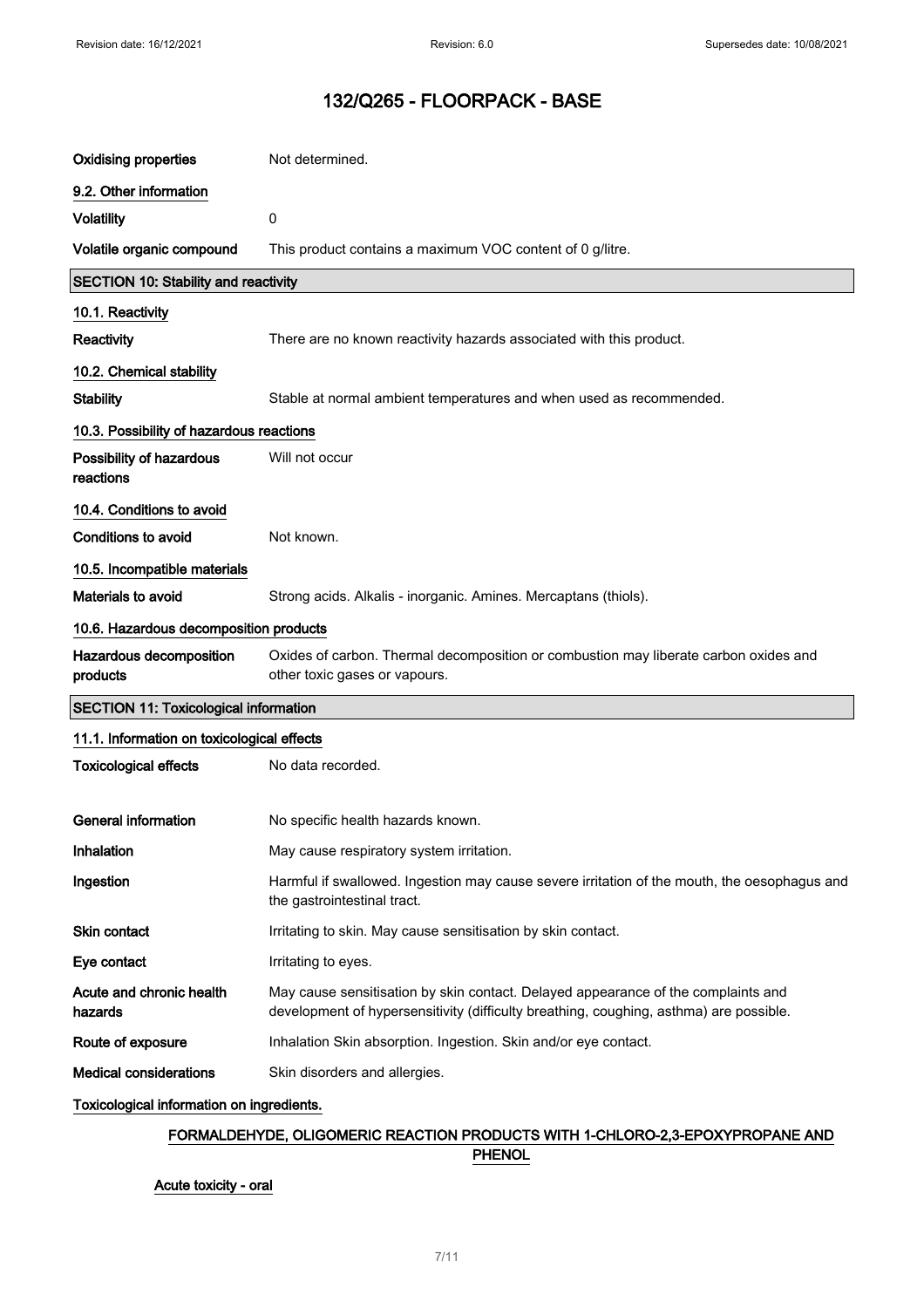| Acute toxicity oral (LD <sub>50</sub><br>mg/kg)                | 2,100.0                                                                                              |
|----------------------------------------------------------------|------------------------------------------------------------------------------------------------------|
| <b>Species</b>                                                 | Rat                                                                                                  |
| ATE oral (mg/kg)                                               | 2,100.0                                                                                              |
|                                                                | <b>Titanium Dioxide</b>                                                                              |
| Acute toxicity - oral                                          |                                                                                                      |
| Acute toxicity oral (LD <sub>50</sub><br>mg/kg)                | 5,100.0                                                                                              |
| <b>Species</b>                                                 | Rat                                                                                                  |
| ATE oral (mg/kg)                                               | 5,100.0                                                                                              |
| Acute toxicity - inhalation                                    |                                                                                                      |
| Acute toxicity inhalation<br>(LC <sub>50</sub> dust/mist mg/l) | 6.82                                                                                                 |
| <b>Species</b>                                                 | Rat                                                                                                  |
| <b>ATE</b> inhalation<br>(dusts/mists mg/l)                    | 6.82                                                                                                 |
| Skin corrosion/irritation                                      |                                                                                                      |
| Animal data                                                    | Not irritating.                                                                                      |
| Serious eye damage/irritation                                  |                                                                                                      |
| Serious eye<br>damage/irritation                               | Not irritating.                                                                                      |
| Skin sensitisation                                             |                                                                                                      |
| <b>Skin sensitisation</b>                                      | Not sensitising.                                                                                     |
| Specific target organ toxicity - single exposure               |                                                                                                      |
| STOT - single exposure                                         | Not classified as a specific target organ toxicant after a single exposure.                          |
| Specific target organ toxicity - repeated exposure             |                                                                                                      |
|                                                                | STOT - repeated exposure Not classified as a specific target organ toxicant after repeated exposure. |
| <b>SECTION 12: Ecological information</b>                      |                                                                                                      |

Ecotoxicity There are no data on the ecotoxicity of this product.

## 12.1. Toxicity

Ecological information on ingredients.

# FORMALDEHYDE, OLIGOMERIC REACTION PRODUCTS WITH 1-CHLORO-2,3-EPOXYPROPANE AND PHENOL

| Acute aguatic toxicity                    |                                                                      |
|-------------------------------------------|----------------------------------------------------------------------|
| Acute toxicity - fish                     | LC <sub>50</sub> , 96 hours: >100 mg/l, Leuciscus idus (Golden orfe) |
| Acute toxicity - aquatic<br>invertebrates | LC <sub>80</sub> , 96 hours: >100 mg/l, Daphnia magna                |

#### 12.2. Persistence and degradability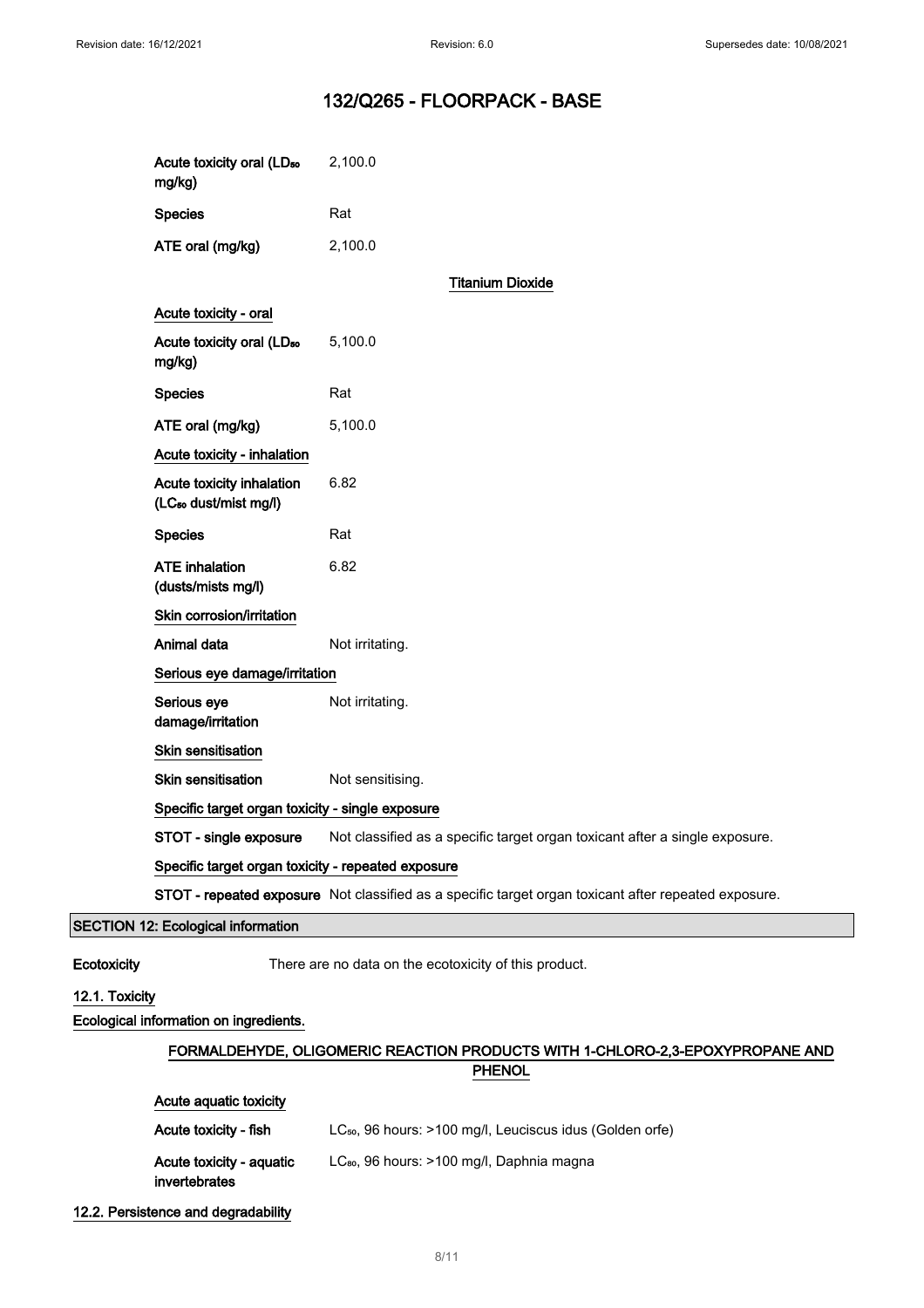| Persistence and degradability No data available. |                                                                                                                                                                                                                                                                                                                                                                                                                                                                                                                                                                                                                                                           |  |  |
|--------------------------------------------------|-----------------------------------------------------------------------------------------------------------------------------------------------------------------------------------------------------------------------------------------------------------------------------------------------------------------------------------------------------------------------------------------------------------------------------------------------------------------------------------------------------------------------------------------------------------------------------------------------------------------------------------------------------------|--|--|
| 12.3. Bioaccumulative potential                  |                                                                                                                                                                                                                                                                                                                                                                                                                                                                                                                                                                                                                                                           |  |  |
| <b>Bioaccumulative potential</b>                 | No data available on bioaccumulation.                                                                                                                                                                                                                                                                                                                                                                                                                                                                                                                                                                                                                     |  |  |
| <b>Partition coefficient</b>                     | Not determined.                                                                                                                                                                                                                                                                                                                                                                                                                                                                                                                                                                                                                                           |  |  |
| 12.4. Mobility in soil                           |                                                                                                                                                                                                                                                                                                                                                                                                                                                                                                                                                                                                                                                           |  |  |
| <b>Mobility</b>                                  | The product is non-volatile.                                                                                                                                                                                                                                                                                                                                                                                                                                                                                                                                                                                                                              |  |  |
| 12.5. Results of PBT and vPvB assessment         |                                                                                                                                                                                                                                                                                                                                                                                                                                                                                                                                                                                                                                                           |  |  |
| Results of PBT and vPvB<br>assessment            | This product does not contain any substances classified as PBT or vPvB.                                                                                                                                                                                                                                                                                                                                                                                                                                                                                                                                                                                   |  |  |
| 12.6. Other adverse effects                      |                                                                                                                                                                                                                                                                                                                                                                                                                                                                                                                                                                                                                                                           |  |  |
| Other adverse effects                            | Not determined.                                                                                                                                                                                                                                                                                                                                                                                                                                                                                                                                                                                                                                           |  |  |
| <b>SECTION 13: Disposal considerations</b>       |                                                                                                                                                                                                                                                                                                                                                                                                                                                                                                                                                                                                                                                           |  |  |
| 13.1. Waste treatment methods                    |                                                                                                                                                                                                                                                                                                                                                                                                                                                                                                                                                                                                                                                           |  |  |
| <b>General information</b>                       | Avoid the spillage or runoff entering drains, sewers or watercourses. Waste should be treated<br>as controlled waste. Dispose of waste to licensed waste disposal site in accordance with the<br>requirements of the local Waste Disposal Authority. When handling waste, the safety<br>precautions applying to handling of the product should be considered. DO NOT reuse<br>containers containing residual product without commercial cleaning                                                                                                                                                                                                          |  |  |
| Waste class                                      | When this material, in its liquid state, as supplied, becomes a waste, it is categorised as a<br>hazardous waste, with code 08 01 11* (EPOXY BASED LIQUID WASTE). Part-used<br>containers, not drained and/or rigorously scraped out and containing residues of the supplied<br>material, are categorised as hazardous waste, with code 08 01 11* (EPOXY BASED LIQUID<br>WASTE). Ideally this component should be mixed with the appropriate hardener and allowed<br>to react fully to produce a solid waste. Neutralised empty packages, are categorised as non-<br>hazardous waste, with code 15 01 02(plastic packaging) or 15 01 04 (metal packaging) |  |  |
| <b>SECTION 14: Transport information</b>         |                                                                                                                                                                                                                                                                                                                                                                                                                                                                                                                                                                                                                                                           |  |  |
| General                                          | This product is packed in accordance with the Limited Quantity Provisions of CDGCPL2, ADR<br>and IMDG.                                                                                                                                                                                                                                                                                                                                                                                                                                                                                                                                                    |  |  |
| 14.1. UN number                                  |                                                                                                                                                                                                                                                                                                                                                                                                                                                                                                                                                                                                                                                           |  |  |
| UN No. (ADR/RID)                                 | 3082                                                                                                                                                                                                                                                                                                                                                                                                                                                                                                                                                                                                                                                      |  |  |
| UN No. (IMDG)                                    | 3082                                                                                                                                                                                                                                                                                                                                                                                                                                                                                                                                                                                                                                                      |  |  |
| UN No. (ICAO)                                    | 3082                                                                                                                                                                                                                                                                                                                                                                                                                                                                                                                                                                                                                                                      |  |  |
| 14.2. UN proper shipping name                    |                                                                                                                                                                                                                                                                                                                                                                                                                                                                                                                                                                                                                                                           |  |  |
| Proper shipping name<br>(ADR/RID)                | ENVIRONMENTALLY HAZARDOUS SUBSTANCE, LIQUID, N.O.S. (contains EPOXY<br>RESIN, Class 9, PG III, MARINE POLLUTANT)                                                                                                                                                                                                                                                                                                                                                                                                                                                                                                                                          |  |  |
|                                                  | Proper shipping name (IMDG) ENVIRONMENTALLY HAZARDOUS SUBSTANCE, LIQUID, N.O.S. (contains EPOXY<br>RESIN, Class 9, PG III, MARINE POLLUTANT)                                                                                                                                                                                                                                                                                                                                                                                                                                                                                                              |  |  |
| Proper shipping name (ICAO)                      | ENVIRONMENTALLY HAZARDOUS SUBSTANCE, LIQUID, N.O.S. (contains EPOXY<br>RESIN, Class 9, PG III, MARINE POLLUTANT)                                                                                                                                                                                                                                                                                                                                                                                                                                                                                                                                          |  |  |
| 14.3. Transport hazard class(es)                 |                                                                                                                                                                                                                                                                                                                                                                                                                                                                                                                                                                                                                                                           |  |  |
| ADR/RID class                                    | 9                                                                                                                                                                                                                                                                                                                                                                                                                                                                                                                                                                                                                                                         |  |  |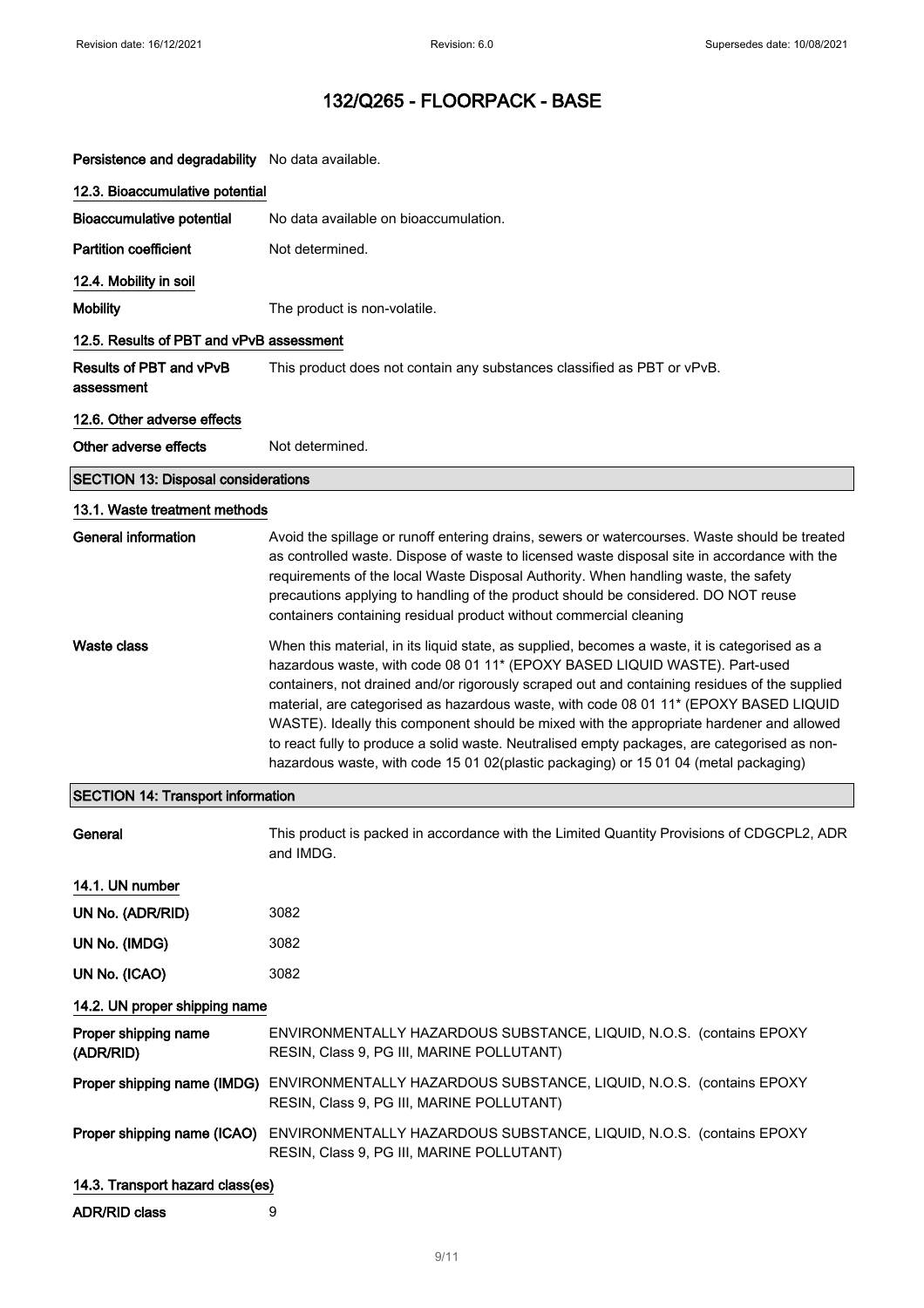| <b>IMDG class</b>   | я |
|---------------------|---|
| ICAO class/division | я |

## Transport labels



## 14.4. Packing group

| <b>ADR/RID packing group</b> | Ш |
|------------------------------|---|
| <b>IMDG packing group</b>    | Ш |
| ICAO packing group           | Ш |

## 14.5. Environmental hazards

Environmentally hazardous substance/marine pollutant

## 14.6. Special precautions for user

EmS F-A S-F

Tunnel restriction code (E)

## 14.7. Transport in bulk according to Annex II of MARPOL and the IBC Code

Transport in bulk according to Not applicable. Annex II of MARPOL 73/78 and the IBC Code

## SECTION 15: Regulatory information

## 15.1. Safety, health and environmental regulations/legislation specific for the substance or mixture

EU legislation Regulation (EC) No 1907/2006 of the European Parliament and of the Council of 18 December 2006 concerning the Registration, Evaluation, Authorisation and Restriction of Chemicals (REACH) (as amended). Regulation (EC) No 1272/2008 of the European Parliament and of the Council of 16 December 2008 on classification, labelling and packaging of substances and mixtures (as amended). Commission Regulation (EU) No 2015/830 of 28 May 2015.

#### 15.2. Chemical safety assessment

No chemical safety assessment has been carried out.

### SECTION 16: Other information